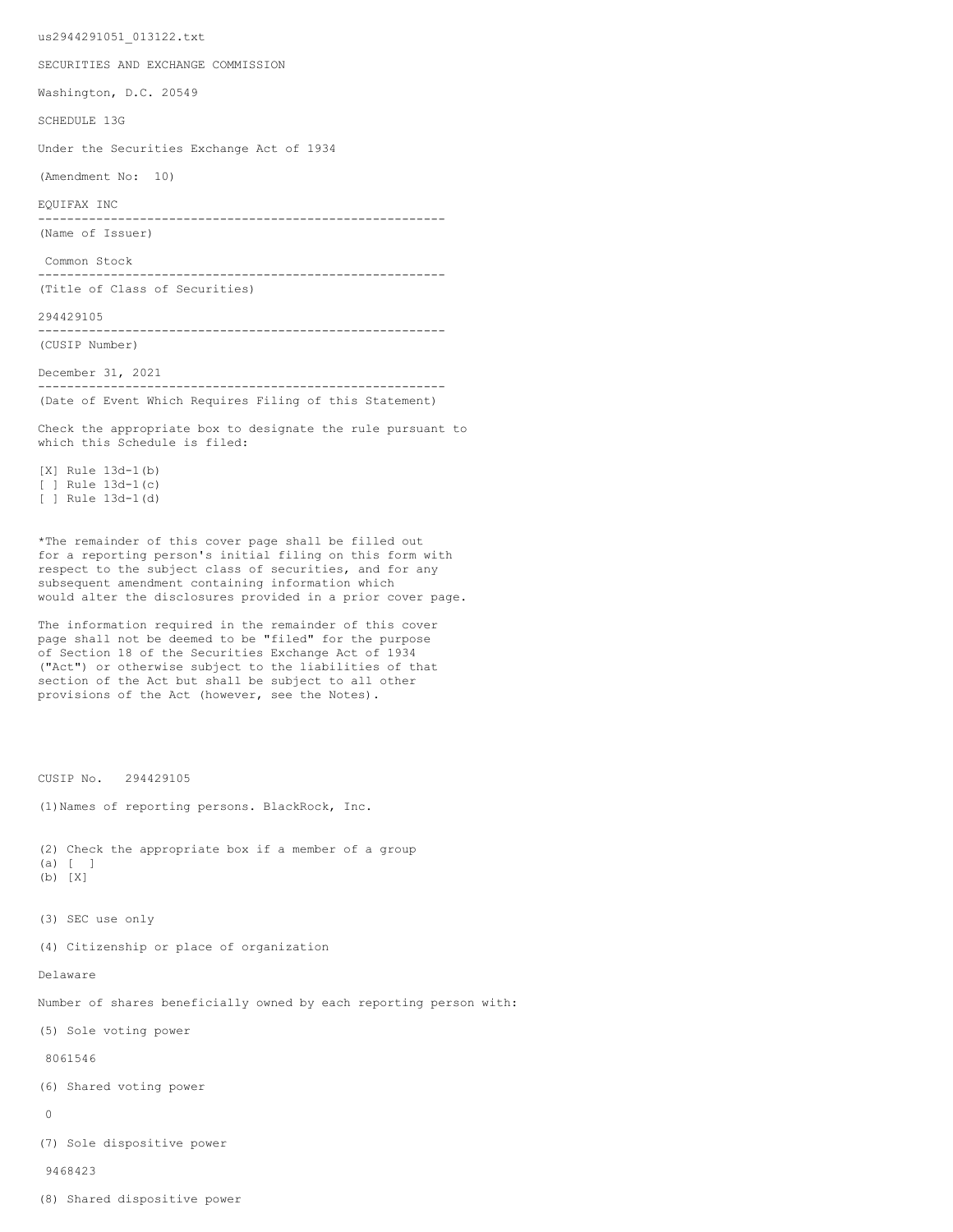0 (9) Aggregate amount beneficially owned by each reporting person 9468423 (10) Check if the aggregate amount in Row (9) excludes certain shares (11) Percent of class represented by amount in Row 9 7.8% (12) Type of reporting person HC Item 1. Item 1(a) Name of issuer: ----------------------------------------------------------------------- EQUIFAX INC Item 1(b) Address of issuer's principal executive offices: ----------------------------------------------------------------------- 1550 PEACHTREE ST NW ATLANTA GA 30309 Item 2. 2(a) Name of person filing: ---------------------------------------------------------------------- BlackRock, Inc. 2(b) Address or principal business office or, if none, residence: ----------------------------------------------------------------------- BlackRock, Inc. 55 East 52nd Street New York, NY 10055 2(c) Citizenship: -------------------------------------------------------------------- See Item 4 of Cover Page 2(d) Title of class of securities: ------------------------------------------------------------------- Common Stock 2(e) CUSIP No.: See Cover Page Item 3. If this statement is filed pursuant to Rules  $13d-1(b)$ , or  $13d-2(b)$  or  $(c)$ , check whether the person filing is a: [ ] Broker or dealer registered under Section 15 of the Act; [ ] Bank as defined in Section 3(a)(6) of the Act; [ ] Insurance company as defined in Section 3(a)(19) of the Act; [ ] Investment company registered under Section 8 of the Investment Company Act of 1940; [ ] An investment adviser in accordance with Rule  $13d-1$ (b)(1)(ii)(E); [ ] An employee benefit plan or endowment fund in accordance with Rule  $13d-1(b)$  (1)(ii)(F); [X] A parent holding company or control person in accordance with Rule 13d-1(b)(1)(ii)(G);

[ ] A savings associations as defined in Section 3(b) of the Federal Deposit Insurance Act (12 U.S.C. 1813);

[ ] A church plan that is excluded from the definition of an investment company under section 3(c)(14) of the Investment Company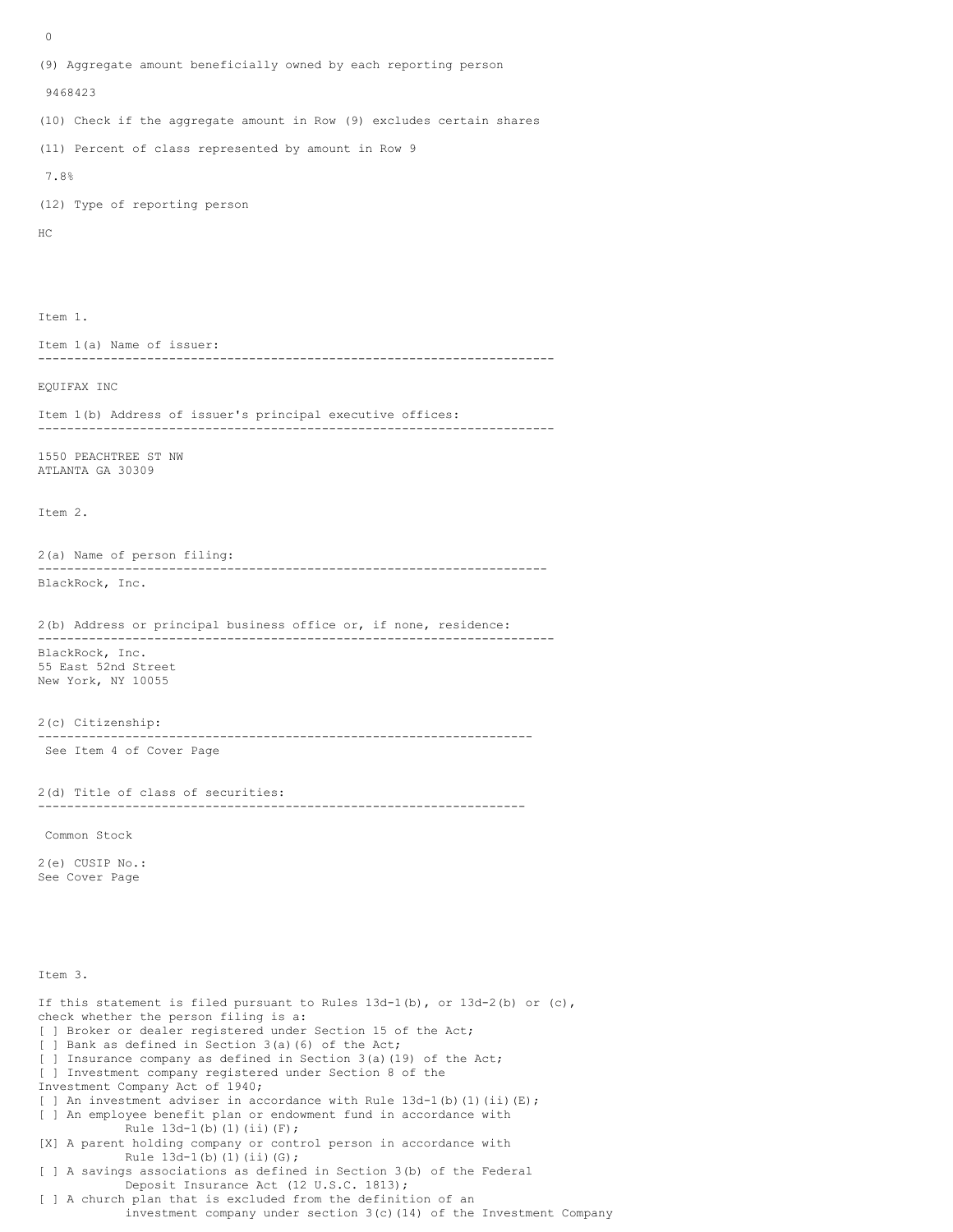Act of 1940; [ ] A non-U.S. institution in accordance with Rule 240.13d-1(b)(1)(ii)(J); [ ] Group, in accordance with Rule 240.13d-1(b)(1)(ii)(K). If filing as a non-U.S. institution in accordance with Rule  $240.13d-1$ (b)(1)(ii)(J), please specify the type of institution:

Item 4. Ownership

Provide the following information regarding the aggregate number and percentage of the class of securities of the issuer identified in Item 1.

Amount beneficially owned:

9468423

Percent of class

7.8%

Number of shares as to which such person has:

Sole power to vote or to direct the vote

8061546

Shared power to vote or to direct the vote

 $\cap$ 

Sole power to dispose or to direct the disposition of

9468423

Shared power to dispose or to direct the disposition of

 $\Omega$ 

## Item 5.

Ownership of 5 Percent or Less of a Class. If this statement is being filed to report the fact that as of the date hereof the reporting person has ceased to be the beneficial owner of more than 5 percent of the class of securities, check the following [ ].

Item 6. Ownership of More than 5 Percent on Behalf of Another Person

If any other person is known to have the right to receive or the power to direct the receipt of dividends from, or the proceeds from the sale of, such securities, a statement to that effect should be included in response to this item and, if such interest relates to more than 5 percent of the class, such person should be identified. A listing of the shareholders of an investment company registered under the Investment Company Act of 1940 or the beneficiaries of employee benefit plan, pension fund or endowment fund is not required.

Various persons have the right to receive or the power to direct the receipt of dividends from, or the proceeds from the sale of the common stock of EQUIFAX INC. No one person's interest in the common stock of EQUIFAX INC is more than five percent of the total outstanding common shares.

Item 7. Identification and Classification of the Subsidiary Which Acquired the Security Being Reported on by the Parent Holding Company or Control Person.

See Exhibit A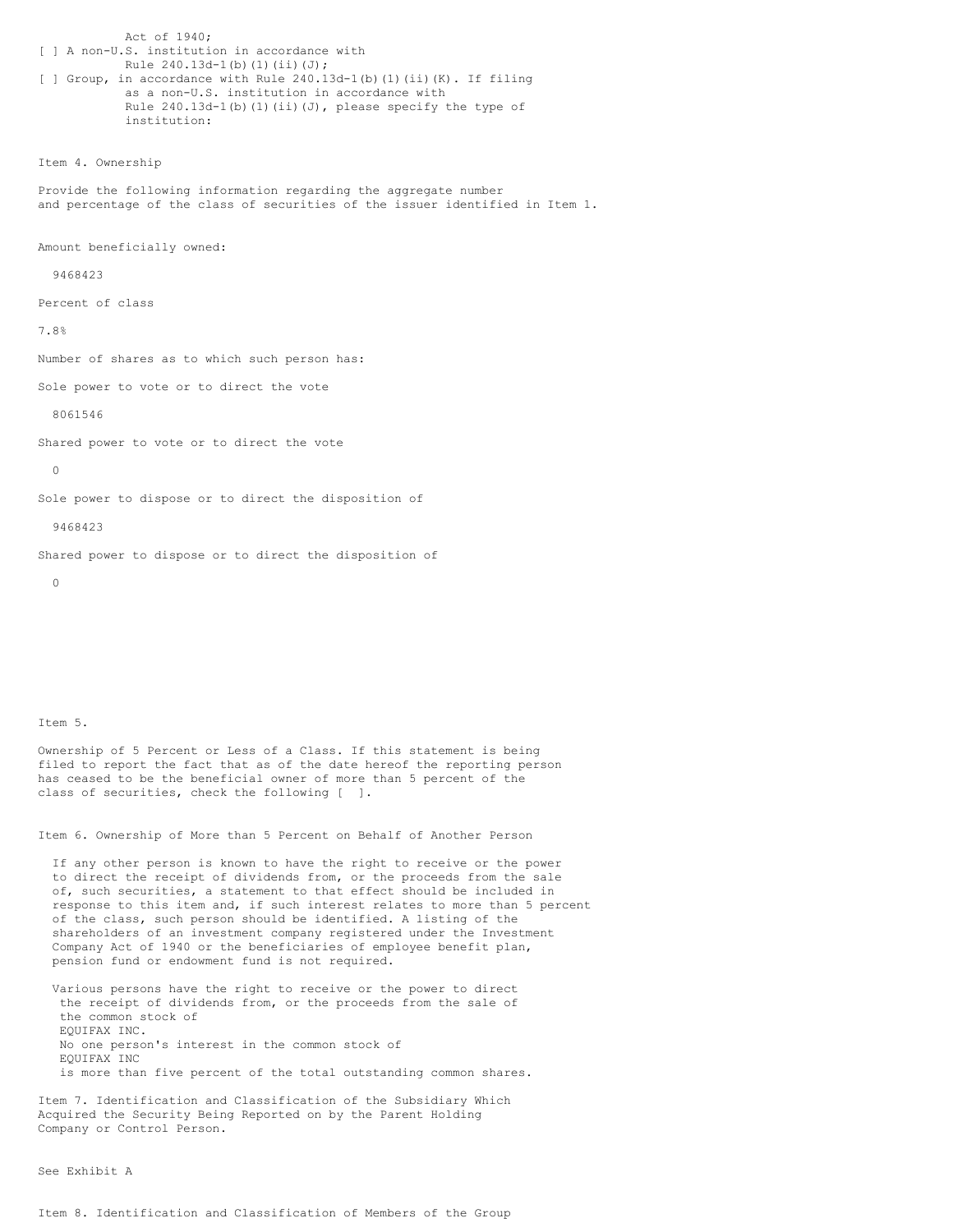If a group has filed this schedule pursuant to Rule  $13d-1$ (b)(ii)(J), so indicate under Item 3(j) and attach an exhibit stating the identity and Item 3 classification of each member of the group. If a group has filed this schedule pursuant to Rule  $13d-1(c)$  or Rule  $13d-1(d)$ , attach an exhibit stating the identity of each member of the group.

Item 9. Notice of Dissolution of Group

Notice of dissolution of a group may be furnished as an exhibit stating the date of the dissolution and that all further filings with respect to transactions in the security reported on will be filed, if required, by members of the group, in their individual capacity.

See Item 5.

## Item 10. Certifications

By signing below I certify that, to the best of my knowledge and belief, the securities referred to above were acquired and are held in the ordinary course of business and were not acquired and are not held for the purpose of or with the effect of changing or influencing the control of the issuer of the securities and were not acquired and are not held in connection with or as a participant in any transaction having that purpose or effect.

Signature.

After reasonable inquiry and to the best of my knowledge and belief, I certify that the information set forth in this statement is true, complete and correct.

Dated: January 31, 2022 BlackRock, Inc.

Signature: Spencer Fleming

-------------------------------------------

Name/Title Attorney-In-Fact

The original statement shall be signed by each person on whose behalf the statement is filed or his authorized representative. If the statement is signed on behalf of a person by his authorized representative other than an executive officer or general partner of the filing person, evidence of the representative's authority to sign on behalf of such person shall be filed with the statement, provided, however, that a power of attorney for this purpose which is already on file with the Commission may be incorporated by reference. The name and any title of each person who signs the statement shall be typed or printed beneath his signature.

Attention: Intentional misstatements or omissions of fact constitute Federal criminal violations (see 18 U.S.C. 1001).

Exhibit A

Subsidiary

BlackRock Life Limited BlackRock International Limited BlackRock Advisors, LLC Aperio Group, LLC BlackRock (Netherlands) B.V. BlackRock Institutional Trust Company, National Association BlackRock Asset Management Ireland Limited BlackRock Financial Management, Inc. BlackRock Japan Co., Ltd. BlackRock Asset Management Schweiz AG BlackRock Investment Management, LLC FutureAdvisor, Inc. BlackRock Investment Management (UK) Limited BlackRock Asset Management Canada Limited